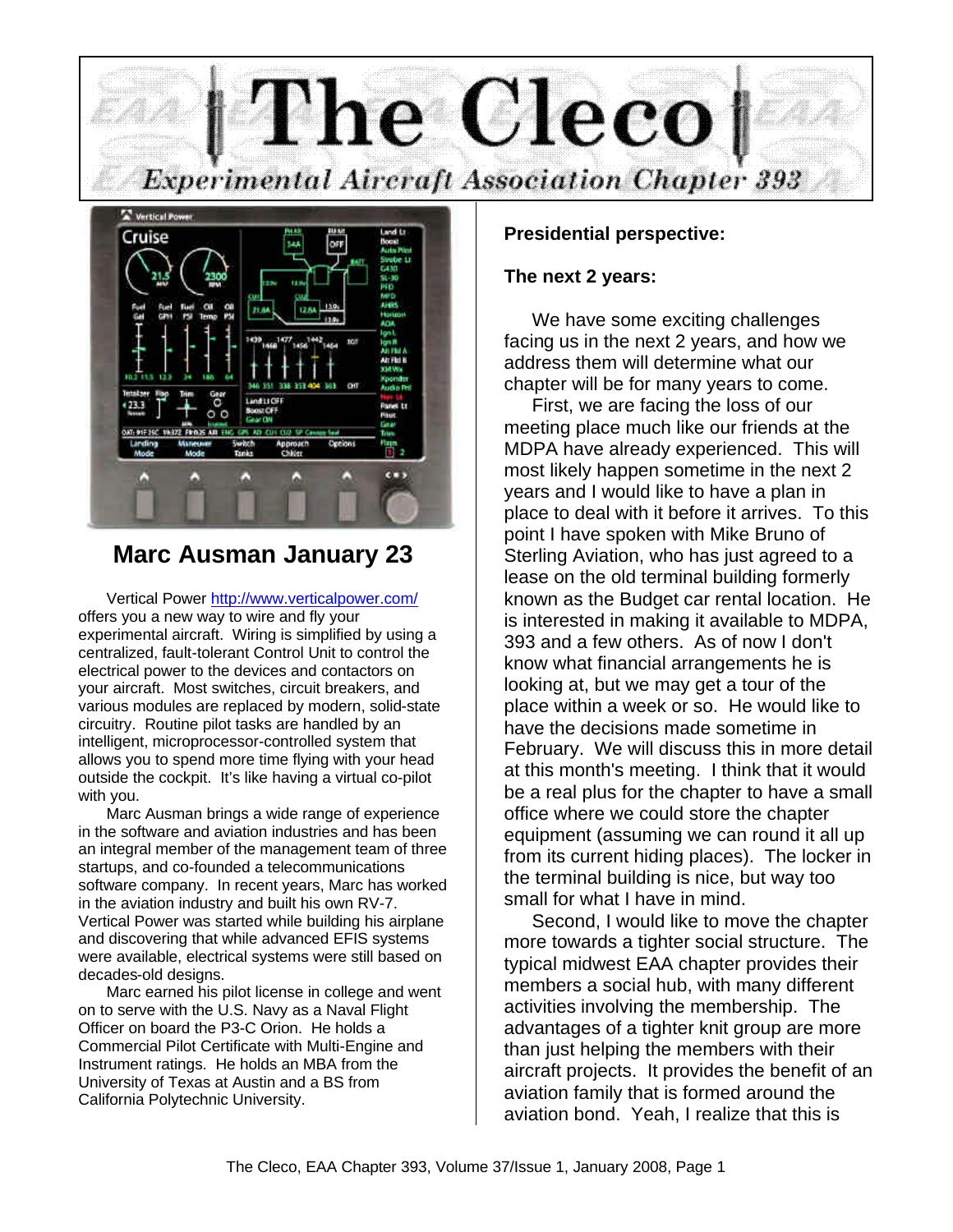California and we all have our separate lives, but I'm not sure that we can't have both. I think that it would be nice to have a structure around which people would feel comfortable coming and going, socializing when they feel the need, and having a core that they could return to when the need arises.

As a small beginning, I toss out the idea of a pot luck/BBQ to be held during the hour preceding the monthly meeting. I know several members who currently grab a quick fast food meal on the way to the meeting. I see a pot luck/BBQ as a substitute that allows for some concurrent hangar flying. We might even entice a few wives to take pity and help with the food prep. We could have the chapter pick up the tab initially or maybe have a donation jar to make it more break-even. I see an opportunity for involvement for some of our members inclined to help out in a very specific way that doesn't involve more managerial chapter duties. I'll ask for a show of hands for people who might be able to help out with the preparation of the first 3 or 4 times to see if anyone is interested, as well as who might participate. Personally, it would make things much easier for me if I knew that there was going to be food available if I showed up early.

Third, I really would like to find a way to get what the hypothetical midwest chapter takes for granted, a place that 393 could call home. Our own facility, hangar, meeting place all rolled into one. I see a bldg. where members can drop in anytime because there are always a few members hanging out there. Maybe a place for a member to rent some space for a project that can't be done at home, plus there will always be an extra set of hands or eyes to assist. This ideally would have a through the fence access, so our friends without passkeys or gate codes would always find an open door to aviation. We would be the friend that everyone has at the airport. I think that this would go a long way as a follow on to the Young Eagles experience.

Somehow 2 years seems like a really short amount of time for all this, but let's see how far we can get.

The Chapter once purchased scales and multipliers for weighing your airplane. **Where are they?**

# **Fly Outs Revitalized** by Scott Achelis

Fly-outs are usually scheduled on the Saturday following our regular monthly meeting. If the weather's not conducive for flying, the event is often postponed to the following Saturday. Watch for information regarding the Fly-outs that is sent via email from EAA.393.Flyouts@Gmail.com; and be sure to contact that web address and give us your email if you haven't been receiving Fly-out information.

# **Young Eagle Events** by Dick Sperling

Welcome to the year 2008!

Once again the Young Eagles Program is alive and well -- EAA's goal is to reach 1.5 million Young Eagle newbies having a flight experience – we will make that a reality!

Our plans have started and we now have TENTATIVE dates set for four (4) Young Eagle Events that are in the early planning stage. I am also planning a new format for these events that will hopefully bring more order to each event.

Please use a light pencil to mark these dates on your calendar: April 19, June 21, Sept 13 and finally Oct 18. Please verify that these dates will work for the pilots and ground helpers. If you see a problem let me know early. Thanks.

Best Wishes in 2008.

ONWARD & UPWARD Dick Sperling, Y.E. Guy

**EAA 393 General Meeting Report** November 28, 2007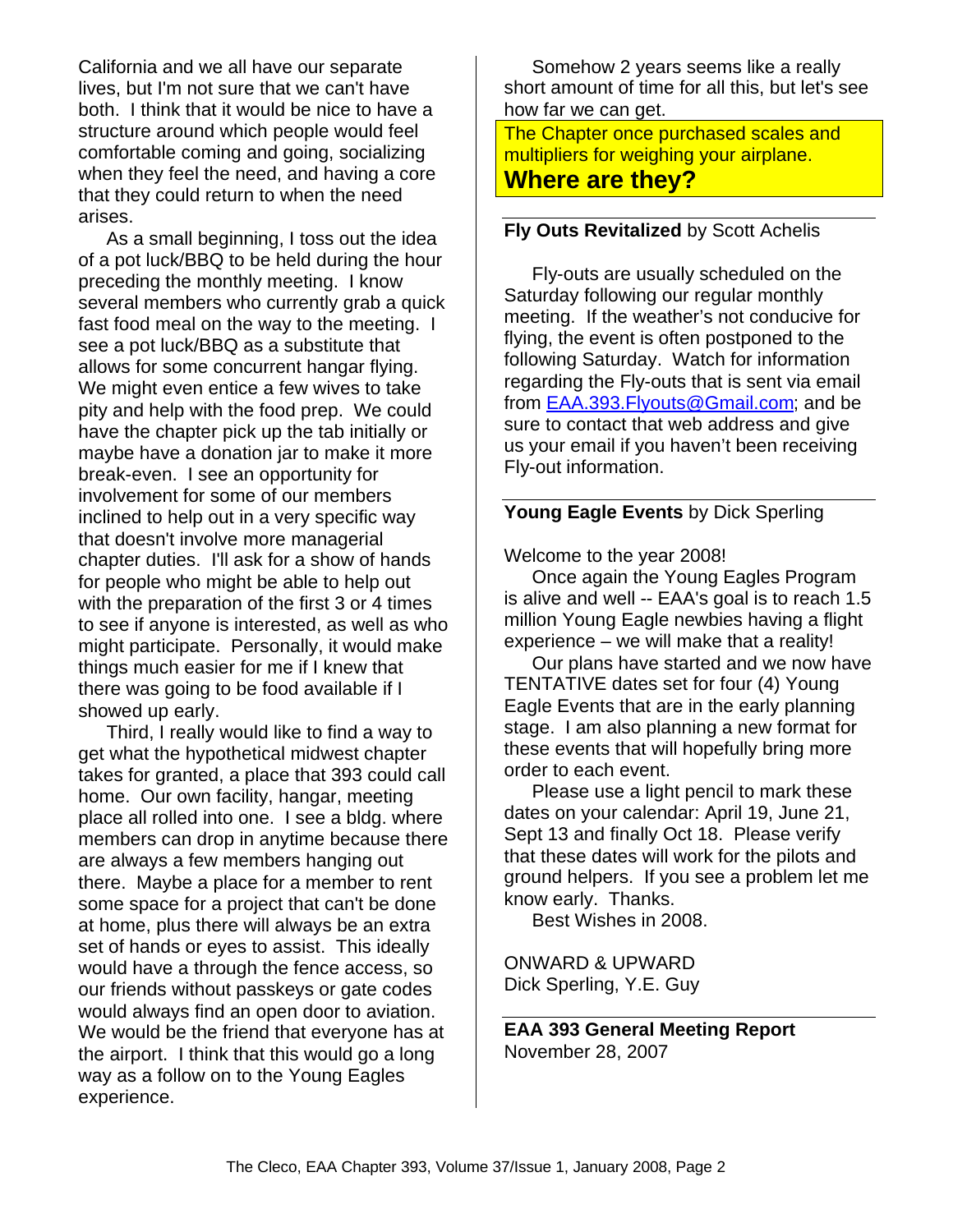President Ken McKenzie opened the meeting with a welcome for members and guests.

# **Announcements:**

1. Have some pie from the back of the room, courtesy of Scot Stambaugh.

2. The Holiday Party is 1½ weeks away and signups are behind schedule (~50 so far). See Louis Goodell to sign up.

3. Sign the attendance roll so we can keep track of attendance and conduct official business.

4. We need volunteers to help decorate MDPA and to clean up in the evening after our dinner.

5. We need help with arranging wine for our Holiday Party. We want to avoid any official EAA involvement with the wine.

6. Further checking on the EAA Chapter Leadership Conference reveals that they are oversubscribed; we are on the waiting list and it could be a long time (a year maybe).

7. Calendars are available; see Ray.

# **Presentation:**

We had extended introductions this meeting, as we had missed introductions for the last several meetings.

Ken McKenzie has a GlaStar, and he will be using an Eggenfellner engine. He hopes to get the engine back from modifications by the end of January (2008). Then he hopes to put the fuselage in storage and get his wing in the workshop. He has been helping with the riveting on Charles Hester's Cessna 150 under the eye of an A&P.

Pete Mitchell has a Cessna 205 and is moving it out of MDPA parking. He will be talking to the county tomorrow about parking.

Harvard Holmes is working on his Lancair IV-P and also will be taking his Mooney in for a Garmin 430 upgrade to WAAS.

Scott Achelis has an RV-6A that is about 11 years old with 600+ hours on it. He is now coping with a bent wing skin from a Young Eagle who stepped where he was not supposed to. He also has a fuel selector switch that is leaking.

As the Fly Out Chairman, Scott invites everyone to come to Salinas Dec. 1 for lunch with Bill McCoy and friends from Bill's time in Salinas. We are still looking for seats for this excursion.

Ray Nilson has an RV-9A and he's gotten the engine and nose wheel on this month. He has an Eggenfellner engine, and he has been able to send the engine back for improvements to the gearbox before it has even flown. [Ken McKenzie noted that Eggenfellner is now on generation III of their gearboxes and has declared "end of life" on generations I and II. See Ken's talk in an earlier issue of the Cleco.]

Rob Hadley has a Cozy Mark IV under construction. He has purchased quite a bit of stuff from other builders, so now he is incorporating that stuff in his construction – starting back at the beginning and checking everything.

Dick Sperling is our Young Eagles Chairman. He noted that the Chapter flew two additional Young Eagles – his nephews – the day after Thanksgiving. Thanks to Richard Roberts who did the honors! He also noted a very nice thank you letter for our Young Eagles flights from Robert Dahl, a B-24 pilot who brought 6 grandchildren to the Young Eagle event.

Ernst Freitag has an RV-8 that has accumulated 340+ hours in the last 5 years. He is now working on an RV-10 and he has a Lycoming on his Christmas list! He is ready to order the finishing kit, but some expensive items will hold things up. Bill Reining asked if the airframe was only half of the work and Ernst confirmed that it was, and progress was hard to see at once the airframe is done.

Chris Henshaw has no project, but is looking at motor gliders at this point. He is impressed with the Pipistrel Virus at this point.

Carl-Erik Olsen is rebuilding his 1947 Danish KZ-7, which crashed 2 ½ years ago at Elko, Nevada. The wing is all wood with flaps, ailerons and leading edge slats. It has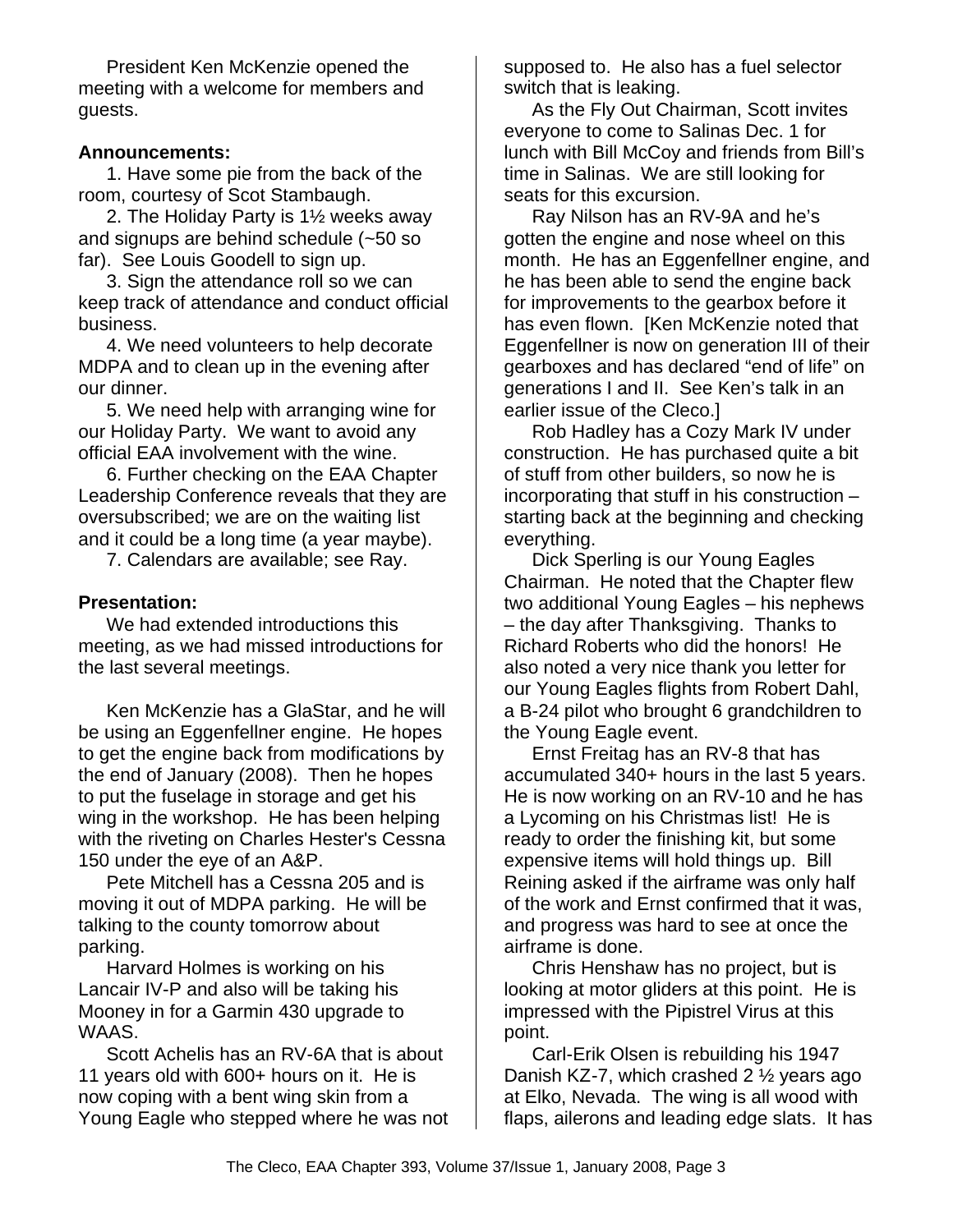a 145 HP continental (O-300?). It goes 115 to 120 MPH. The fuel tanks hold 38 gallons. He couldn't get the wood that he wanted, so he's using fir. He showed the ribs that support the leading edge slats. They are birch veneer on plywood. He is making all new wings with better glue than originally used. Responding to a question about humidity, Carl-Erik noted that he works in an insulated and heated garage. The wood should be between 9% and 10% moisture content and winter is better because it's dryer.

Don Baldwin is building a Sonex, a low wing tricycle gear airplane. He had a set back when he tried to adapt fuel injection for his engine. He had trouble fitting the nose bowl of the cowling over the fuel injection unit. He is hoping to see 150 MPH cruise at 9000'. With a 6 cylinder engine, the Sonex will go up to 190 MPH. He's working in his garage. He has built the instrument panel – a glass panel. Now he's looking at a new Vision [Microsystems? – ed.] with color and other new features such as a magnetic fluxgate for direction.

Rick Bourgeois is working on a Bearhawk, but it's on the back burner at present.

Scot Stambaugh is flying his F1 Rocket. He did some tweaking of the rigging in the right aileron, but more work is needed.

Justin Bustoon (spelling?) is a guest interested in becoming a member. He went up with Duane Allen when he was 12, then went to Embry Riddle. He knows Jamail Larkins. He's flying in a Piper Cherokee and a Cessna 172.

Rick Lambert is working on a Europa. He is adding windows in the back of the cockpit. Other changes include wing tips that trail back, and a fixed tricycle gear. He has a turbocharged Rotax 914 for it. It will also get an autopilot.

Bruce Seguine has an experimental Swift. He has built two or three new cowls for it to get better and better performance. He has also experimented with different propellers to go with the cowls. A threeblade prop seems to be the best prop, but it needs a prop extension to go with the latest cowl. He is machining the extension and it is almost ready to go. If it tests out, then he will probably buy a prop hub with an extension already on it.

Randy Alley noted several planes that he has constructed/worked on over the years. Rick helped him finish the last plane, a Starduster. He also had a Cessna 140 in between. He worked with Lou Ellis to restore an L-2 Taylorcraft. The Taylorcraft was then sold to Brian Enbom.

Bob Rudolph has a 200 HP engine for his tailwind, now hung.

Guy Jones had a fly out suggestion: He heard about 25 old airplanes in a barn in Ione, near the airport at Jackson. Bob Rudolph helps work on the planes on Saturdays. The barn is located on an unofficial dirt strip, about 1700' long. Many of the airplanes are airworthy.

Bill McCoy mentioned some of his membership pursuits: A recent trip to AZ allowed him some time to talk to EAA Chapter presidents along the way. Farther out, Bill has arranged for EAA 393 to host a Chamber of Commerce mixer in September. Concord CC would also attend.

Bill is also working on his Groen Brothers Sparrowhawk dealership and it looks like he's finally purchased one (in partnership with Charles Hester?).

Charles Hester has taken on the production of a video for the holiday party. Send your pictures to him! He's also involved with the Sparrowhawk and noted that the new version has a larger engine and more electronics. It carries 1600 lbs. The kit is priced at \$45,000.

His Cessna 150 has a bunch of things to fix to bring it up to his standards. He is working to fix some looseness in the rudder, some misrouted brake lines, and other stuff.

Bill Reining is working on an RV-10 with his son. He retired from Lockheed in Georgia. He's moved into the hills above Oakland and is working on making room for construction. Two weeks ago his son got his Private Pilot License in the son's Citabria. Bill was trained in multiengine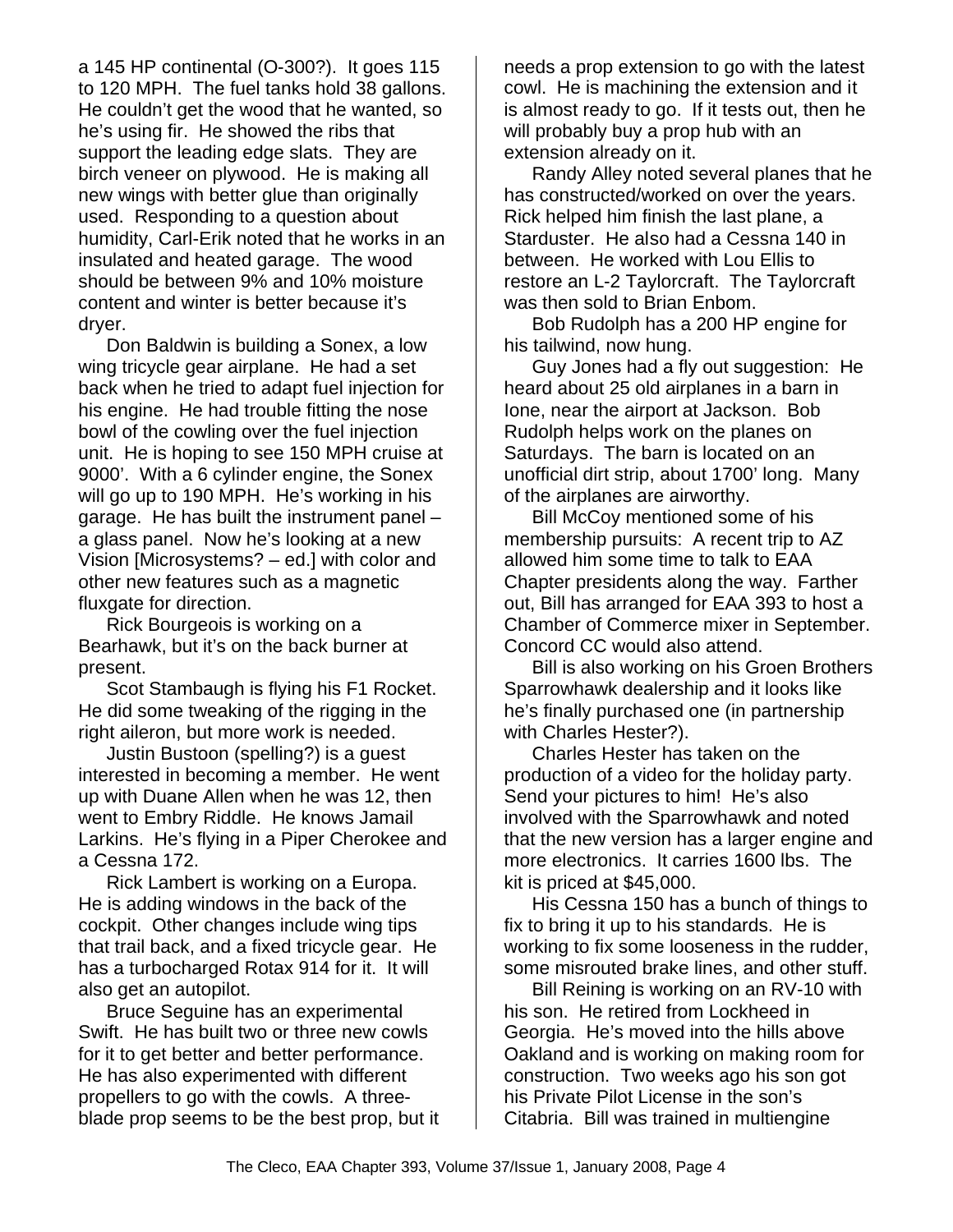aircraft and now has a tail wheel endorsement, thanks to his son's Citabria. His son has gotten involved with the CAF (Commemorative Air Force) and describes their meetings – They meet in Alameda, with one room for a bar and everyone brings food for 5 people and they have dinner. Quite a few wives attend. They usually have a guest speaker. The last one was a P-47 and P-51 pilot out of England, with lots of pictures. The CAF is expensive - \$200 to join, and \$50 per year. Bill suggested that we might meet on a Saturday and go on a hangar tour.

Tom Howard had a trip to Dallas to help a friend fly a 1948 J-3 Cub from there to Sonoma Skypark. It took 6 days and is recorded at http://www.adventurecub.com/ They had some pretty worrisome times when they hit very strong headwinds near Apple Valley in the desert. Another friend drove along in a car and usually got there first on each leg!

Bob Rudolph inquired about the Chapter purchased scales and multiplier (for use with bathroom scales). Where are they? Bob has templates for the baffling for conventional engines in his hangar; see him if you need them. He also recalls that there was swaging equipment in the Chapter at one time. **Would any Chapter members who know of this or similar equipment let us know?**

Ken McKenzie led a discussion about how the Chapter needs a "place" to efficiently manage equipment to be used in common. If we had a "place" it is more likely that people would donate stuff that could be quite useful. Rob Hadley would like to see an update to the project list, together with resources that Chapter members might be able to provide.

### **Fly Out to Salinas** December 1, 2007

We had a few minutes before lunch to see a bunch of LSA aircraft from LSA West http://lightsportairplaneswest.com/ Then we had lunch with Jim Cheatham, president of

# Verticare

http://www.verticare.com/home.htm He told fascinating stories of his helicopter photography and aerobatic flying.



Phil Jenkins Glasair; Fred Egli's Lancair



Scott Achelis' RV-6A



The group ponders lunch.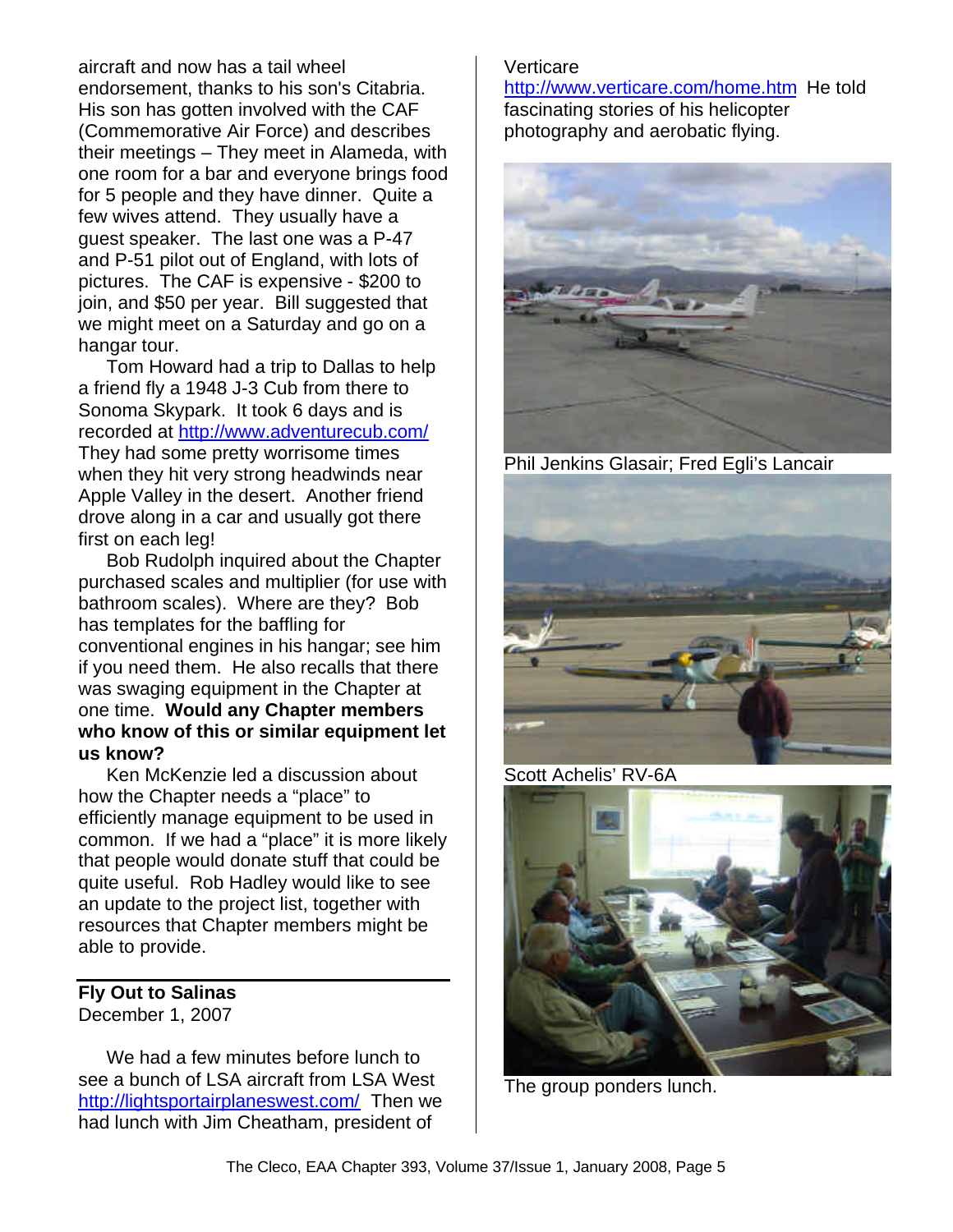

# **EAA 393 Board Meeting Report**

December 4, 2007

Attending: Ken McKenzie, Louis Goodell, Harvard Holmes, Guy Jones, Pete Mitchell, Dick Sperling, Bill McCoy.

1. Treasurer's report: \$3580 checking; \$2647 savings. We will owe about \$2000 for our dinner.

2. Dick Sperling has the certificates for the Young Eagle helpers and is working on getting frames.

3. Bill reviewed the details of our Sep 2008 hosting of the Pleasant Hill (and Concord this time) Chamber of Commerce mixer. Ken noted if we need to provide a location, the Terminal Building might be available, but we need to check with the airport administration about alcoholic beverages.

4. Bill would like to have a recruiting BBQ for new members in mid February.

5. Bill reminded us that we need to be more welcoming to visitors and guests – we need to assign someone to find out their interests and introduce them around. We need to recognize members who bring in guests.

6. Dick Sperling suggested that at the next B-17 (and similar) event, we should have a table set up to recruit new members. It would be useful to get members to provide 3-5 pages about their projects so prospective members could see what we are up to. Bill McCoy is getting new pamphlets from EAA HQ for events like the B-17 visit.

7. The last details for the Holiday Party were reviewed.

8. The B-17 is coming from April 28 to May 1, 2008. Ken notes that we have a PR guy (Bill McCoy) now, and the airport also has a media person. We will also make much more use of the airport resources than last time, based on our experience last time.

9. The Oshkosh Forum, mentioned last time, is way oversubscribed, so no one will likely go this year.

10. We are looking for ideas to make the Chapter more social. Food at the meeting? Pancake breakfasts? We could probably put tables between the rows of chairs in the terminal building. The Chapter might kick in \$20 or \$30 per meeting.

11. Ken will review any common clubhouse opportunities with Richard Roberts, now that MDPA is having to move.

# **The Party Report**

December 8, 2007

President Ken McKenzie was the MC for the evening. Highlights of the evening included recognition of the Chapter officers, of the Young Eagle pilots and ground crew, the award of the Chapter Perpetual Trophy to Dick Sperling, an enjoyable dinner, and the auctioning off of an Aviation Print by the artist himself, Rhu Bigay, winning bid went to Carl-Erik Olsen.

Thanks go to everyone who helped pull this event off, the decorating committee, the cleanup committee, Ernst and Gabi Freitag for donating the desserts and decorating the tables, Bill Black and others for wine donations, Bill McCoy and Charles Hester for the video/slide show, and the airport administration for terminating MDPA's lease AFTER our party.

**Decorating…**



Even the walls get decorated (Sally Belshe)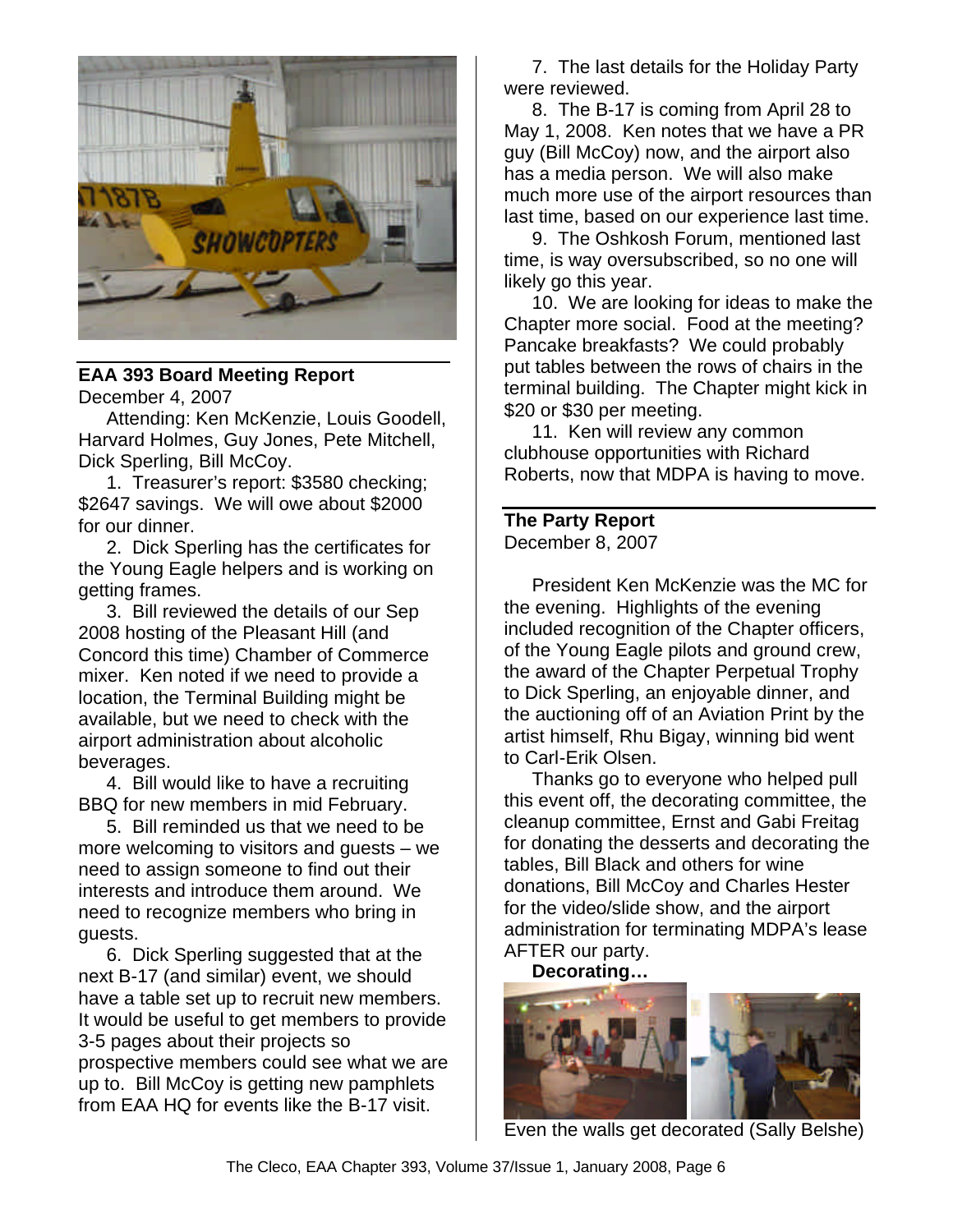





Looking better and better



Almost done

**The PARTY!**



Gabi arranges the desserts (donated by Ernst and Gabi Freitag of Alpine Pastry)



Ken gets ready for dinner call



Jeanne Robonson, Ron Robinson, Pat Peters, Tony Tiritilli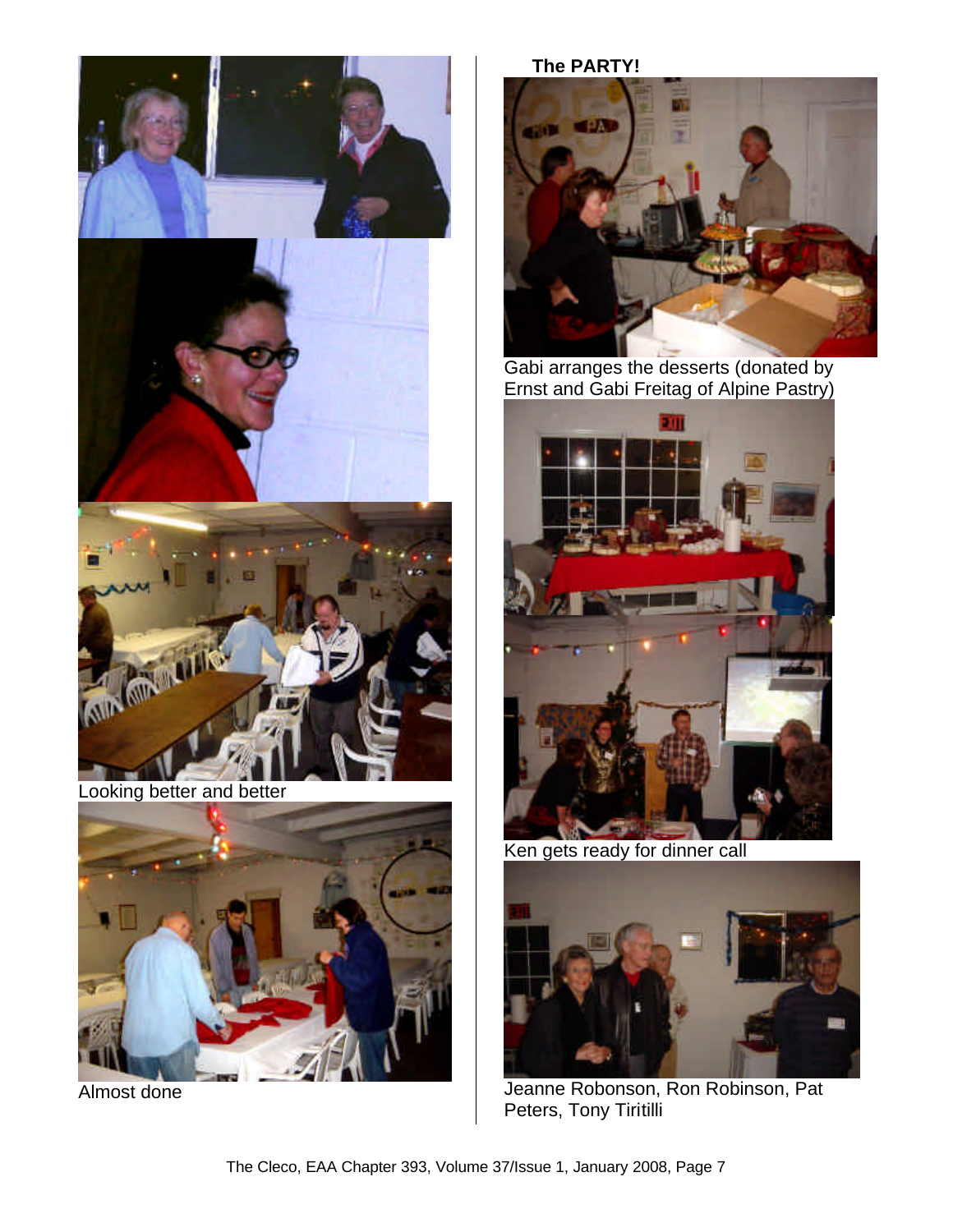



# **EAA 393 Board Meeting Report** January 8, 2008

Attending: Ken McKenzie, Dick Sperling, Harvard Holmes, Louis Goodell, Pete Mitchell, Bill McCoy, Guy Jones, Bill Reining

1. Bill McCoy will do the publicity for the B-17 event at the end of April. There is also a media person in the Airport Administration. It was noted that B-17 veterans get a free ride in the B-17 (but not other veteran pilots).

2. The Treasurer reported \$1709.58 in checking and \$2647.66 in savings.

3. Dick Sperling is reviewing dates for Young Eagles events for 2008. Sterling aviation was a good venue for our last YE event last year. Dick is considering continuing the arrangement, but will look into the fuel donation possibilities before any decision.

4. The board discussed the impact of EAA's withdrawal from regional fly-ins due to the Arlington lawsuit. Golden West desires an EAA bias on its board of directors (i.e. in its bylaws), while EAA feels this is a threat to its insurance situation.

The Cleco, EAA Chapter 393, Volume 37/Issue 1, January 2008, Page 8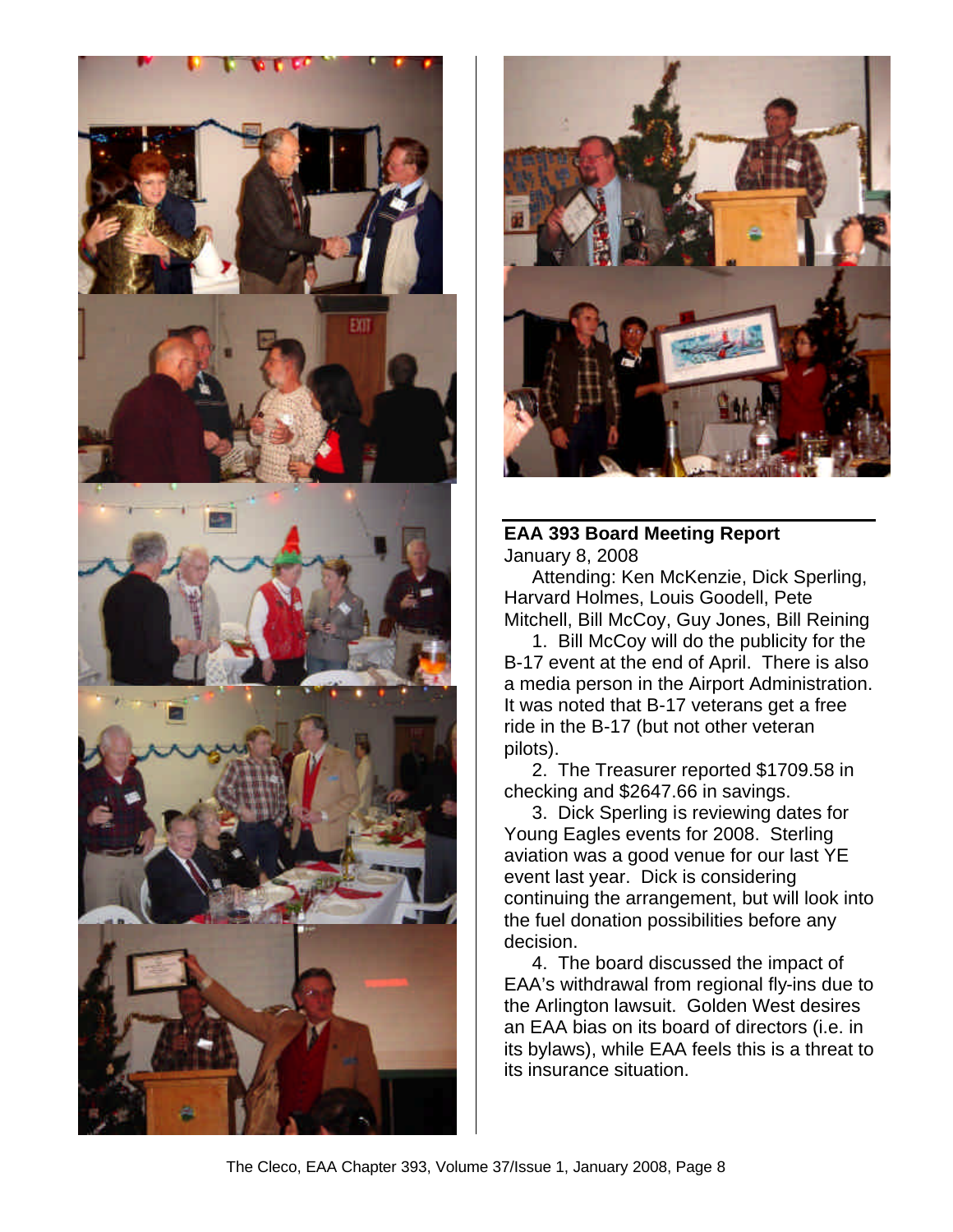5. Bill McCoy will review the work required to get 501(c)3 status for the Chapter.

6. Bill McCoy noted Chamber of Commerce activities coming our way: 1) a ribbon cutting ceremony is in the works; 2) a recruitment BBQ after the ribbon cutting, dates TBD for good weather; 3) Chapter 393 will host the CC Mixer on September 13, 2008.

7. Bill Reining reported that Marc Ausman will speak at our Jan 23 meeting. A projector is needed. We have invited Marc to dinner. He is coming this way on business and will cover his other expenses. Future speaker ideas were discussed.

8. The board discussed general meeting agendas in light of the desire to be predictable for our invited speakers. A direction: 15 min announcements; 5 min welcome for guests; 1 hour or so for our speaker; break; and progress reports which could be skipped, depending on the hour. We'd like a short time for members to report problems and solicit help.

9. Ken is working on the Chapter Membership Renewal Package with EAA. The minimum chapter insurance (\$1M) was selected. This gives some protection to our officers and members from lawsuits. Ken noted that the State of California provides some protection for *unpaid* officers of nonprofits. Clubhouse insurance is not too expensive, if we should need it.

10. Ken McKenzie is keeping in touch with MDPA on possible clubhouse opportunities.

11. We need new arrangements for next year's Holiday Party. Ideas are Marie Callender's, Pine Meadows golf course, use MDPA again if they have a suitable place. The next three months are the time to set this up.

### **Advertisement**

**CCR hangar space (west side) available for a project/small a/c \$210/mo.** Pete Wiebens, day 510-632-7676x1174, eve 925-933-7517

### **Thanks to our Donors and Sponsors**



#### **MTZ Auto Repair** *ASE Certified Warranty Technicians Family Owned and Operated 889 Howe Rd. Martinez, CA 94533* **Lifetime Oil Change \$449.95 \$119.95 (I**  *Never Pay For Another Oil Change For As Long As You Own Your Car COMPLETE AUTOMOTIVE SERVICE AND REPAIR mtzautorepair@sbcglobal.net 925-228-9672*

**The Experimental Aircraft Association Chapter 393 of Concord, CA** P.O. Box 272725 Concord, CA 94527-2725

Web page: http://www.eaa393.org/ Email: nle@eaa393.org

Officers for 2006-2007 President: Ken McKenzie pres@eaa393.org 925 283 3119 Vice President: Scot Stambaugh veep@eaa393.org 925 962 0255 Secty/Treas Louis Goodell secty@eaa393.org 925 682 4198 Newsletter Ed. Harvard Holmes nle@eaa393.org 510 526 5347 Board Chairman Peter Degl'Innocenti cob@eaa393.org 925 756 6172 Tech. Counselor Rick Lambert tc@eaa393.org 925 323 0041 Young Eagles Dick Sperling yec@eaa393.org 925 356 5656 Photographer **Tom Howard** photog@eaa393.org 925 933 6015 Membership Bill McCoy members@eaa393.org 925 370 6511 Webmaster **Harvard Holmes** webmaster@eaa393.org 510 526 5347